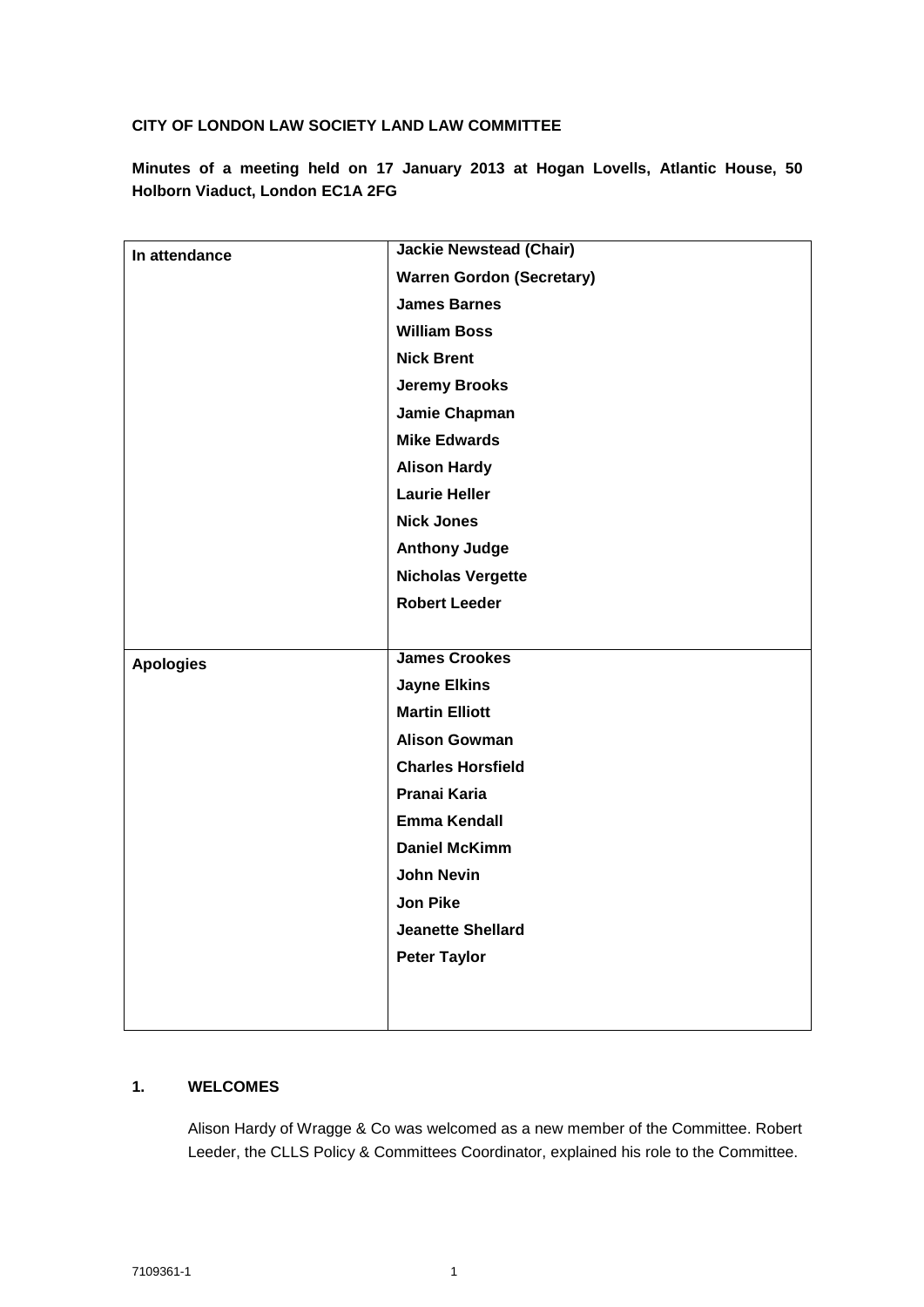### **2. MINUTES**

The Minutes for the Committee meeting of 21 November 2012 were approved and are on the CLLS website.

## **3. PRE-PACKS PROJECT**

Mike Edwards will lead a sub-group comprising Mike, Jackie Newstead, Peter Taylor, Pranai Karia and Warren Gordon. This will explore the impact on the investment community of the rush to pre-packs- are landlords being left behind? what is the long term impact on the security of rental streams? The project may have a survey element involving discussions with clients.

A focal point will be the drafting of a standard letter for payment of rents on a monthly basis. There are many implications of such a letter (including the impact on guarantors) and it was considered that this would be worthwhile particularly with landlords looking for ways to improve their position in the light of the tactics of administrators and liquidators highlighted by the Goldacre and Luminar cases.

**Post-meeting note:** A meeting has been arranged for 25 March.

## **4. SDLT**

Warren Gordon took the Committee through legislative proposals in relation to transfer of rights and SDLT; deregulation for SDLT and leases; the 15% SDLT rate; and the annual residential property tax.

Jackie Newstead will liaise with the Chair of the CLLS Revenue Law committee to ascertain what action that committee is taking in relation to the draft legislation issued on transfer of rights and SDLT, the annual residential property tax and SDLT deregulation. There is still an opportunity (as at 17 January) to pass comments on the legislation to HMRC.

# **5. REPORT ON SUB-GROUP MEETING TO DISCUSS PROTOCOL FOR DISCHARGING MORTGAGES**

The sub-group is to meet on 21 January 2013 to continue its discussions on a draft protocol for discharging mortgages in commercial property transactions including suggested forms of contractual provisions and undertakings. The sub-group includes members of the Committee, the CLLS Financial Law Committee and the Association of Property Lenders.

**Post-meeting note**: The sub-group met on the 21st to discuss the form of protocol. A draft of the protocol was circulated to the Committee on 22 February and we have asked a representative of the Financial Law Committee to circulate the draft to that committee. We will be discussing the protocol at the Committee meeting on 27 March.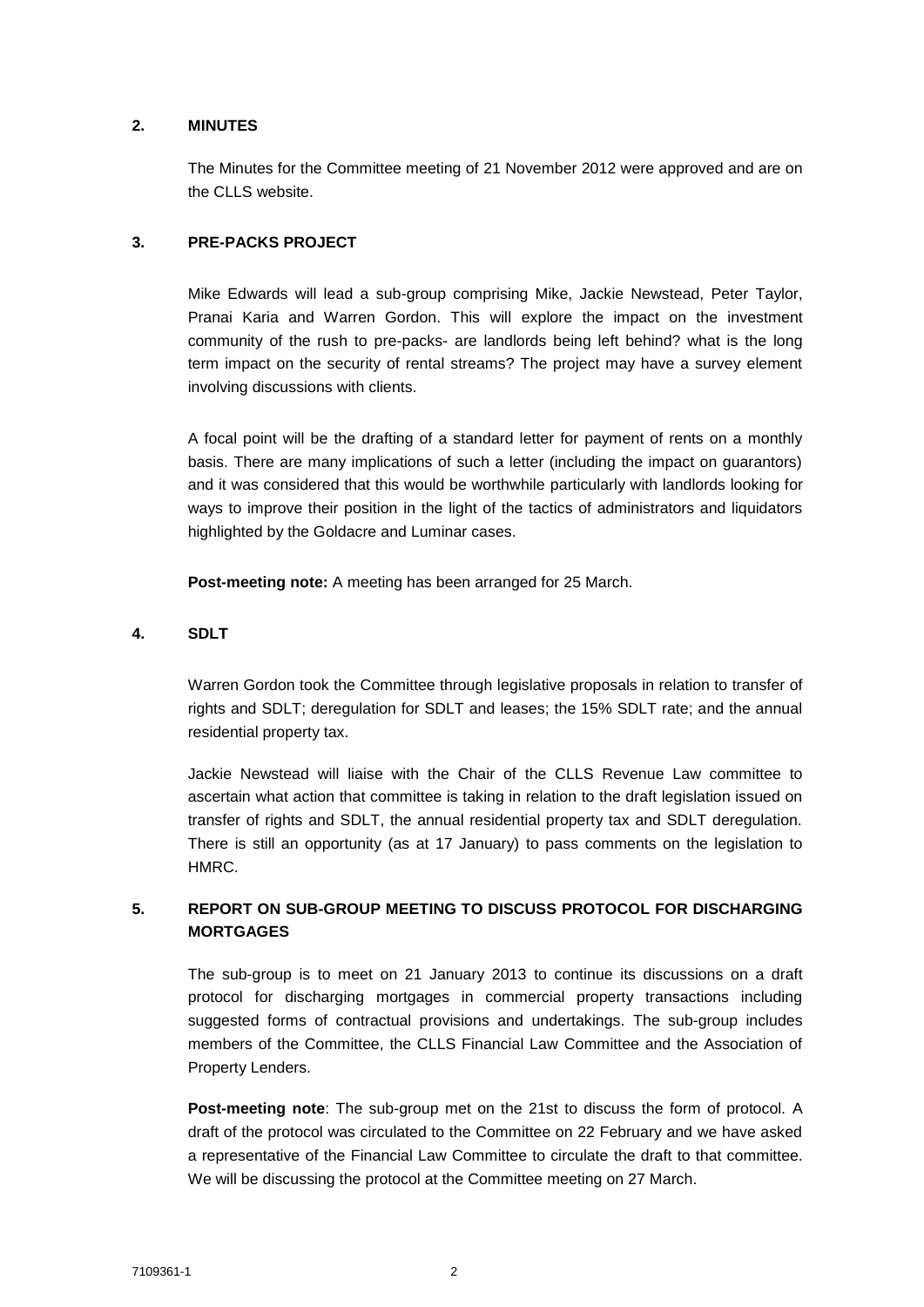#### **6. INSURANCE PROVISIONS**

A meeting will be arranged for early 2013 of the insurance provisions sub-group to finalise the provisions for commercial property leases. The sub-group will also consider the draft BPF's lease's treatment of insurance.

**Post-meeting note:** The sub-group had a fruitful meeting on the provisions on 14 March, resulting in the issue of a further draft. A further meeting has been arranged for 26 April.

#### **7. RIGHTS TO LIGHT**

The deed of release produced by a sub-group of the Committee has been added to the Committee's webpage (please click [here\)](http://www.citysolicitors.org.uk/FileServer.aspx?oID=1313&lID=0). The rights to light surveyors will be chased for their contributions to the accompanying note.

Warren Gordon awaits a response from Lance Harris of Anstey Horne in relation to a possible contribution to a short note to accompany the rights to light deed. The note will essentially be a top tips on rights to light issues covering points both for a developer and adjoining property owner. There will also likely be an insurance element.

**Post-meeting note:** The Law Commission has launched its consultation on changes to the law in relation to rights to light. A sub-group comprising representatives of the Land Law and Planning and Environmental Law committees will draft a response.

#### **8. CLLS CERTIFICATE OF TITLE**

Jackie Newstead will send through a form of questionnaire for the 7th edition of the Certificate of title. Warren Gordon has written an article for Property in practice on the new Certificate and will be talking at a public seminar on that topic on 1 February.

Jackie Newstead will liaise with the Chair of the Construction Law committee with a view to a joint project for the two committees to create an annex document for the 7th edition Certificate dealing with construction documentation (collateral warranties, Contracts (Rights of Third Parties) Act 1999, contracts, appointments etc).

A sub-group will be set up to update the CLLS's report on title. Consideration will also be given by the sub-group to whether there should be a separate Certificate of title for development transactions. Volunteers are requested please.

### **9. SRA AND MORTGAGE FRAUD**

It has been reported that the Solicitors Regulation Authority is considering cutting the need for solicitors to hold client money in conveyancing transactions, as part of a review of its strategy to help firms reduce the risk of mortgage fraud. The SRA is looking again at its draft conveyancing strategy published in April 2011 to ensure it provides "appropriate support" to solicitors. An important question is the appropriateness of the SRA's approach if applied to commercial transactions (where, for example, a corporate deal may trigger conveyancing provisions). It was considered that it would be useful for an SRA